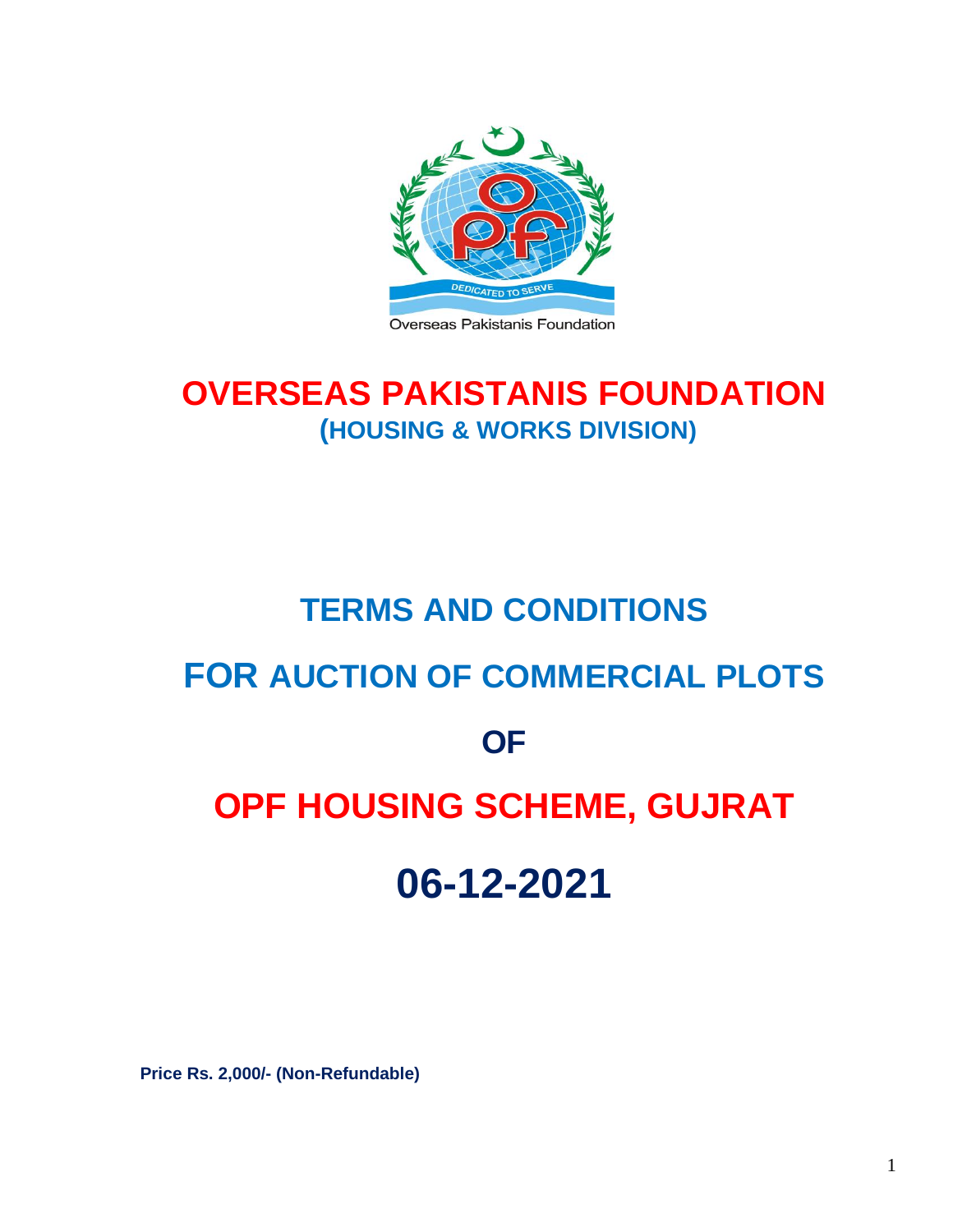# **INDEX**

| Sr.No.        | <b>Description</b>                                                                        | Page No.  |
|---------------|-------------------------------------------------------------------------------------------|-----------|
| $\mathbf 1$ . | <b>Introduction</b>                                                                       | 3         |
| 2.            | <b>Location of the Schemes</b>                                                            | 3         |
| 3.            | <b>Eligibility to participate in the Auction</b>                                          | $3 - 4$   |
| 4.            | <b>Scope</b>                                                                              | $4 - 5$   |
| 5.            | <b>Mode of Auction</b>                                                                    | 5         |
| 6.            | <b>Mode of payment</b>                                                                    | $5-6$     |
| 7.            | <b>Salient features of Auction</b>                                                        | 6         |
| 8.            | Application for token for participation<br>in the auction of commercial plots.            | $7 - 8$   |
| 9.            | Token Slip for participation in the<br>auction of commercial plots.                       | 9         |
| 10.           | Authority Letter for participation in the<br>auction on behalf of Overseas<br>Pakistanis. | $10 - 11$ |
| 11.           | <b>OPF Membership form</b>                                                                | $12 - 13$ |
| 12.           | <b>List of Plots and Master Plan of OPF</b><br><b>Housing Scheme Gujrat.</b>              | $14 - 15$ |
| 13.           | <b>Terms &amp; Conditions</b>                                                             | $16 - 18$ |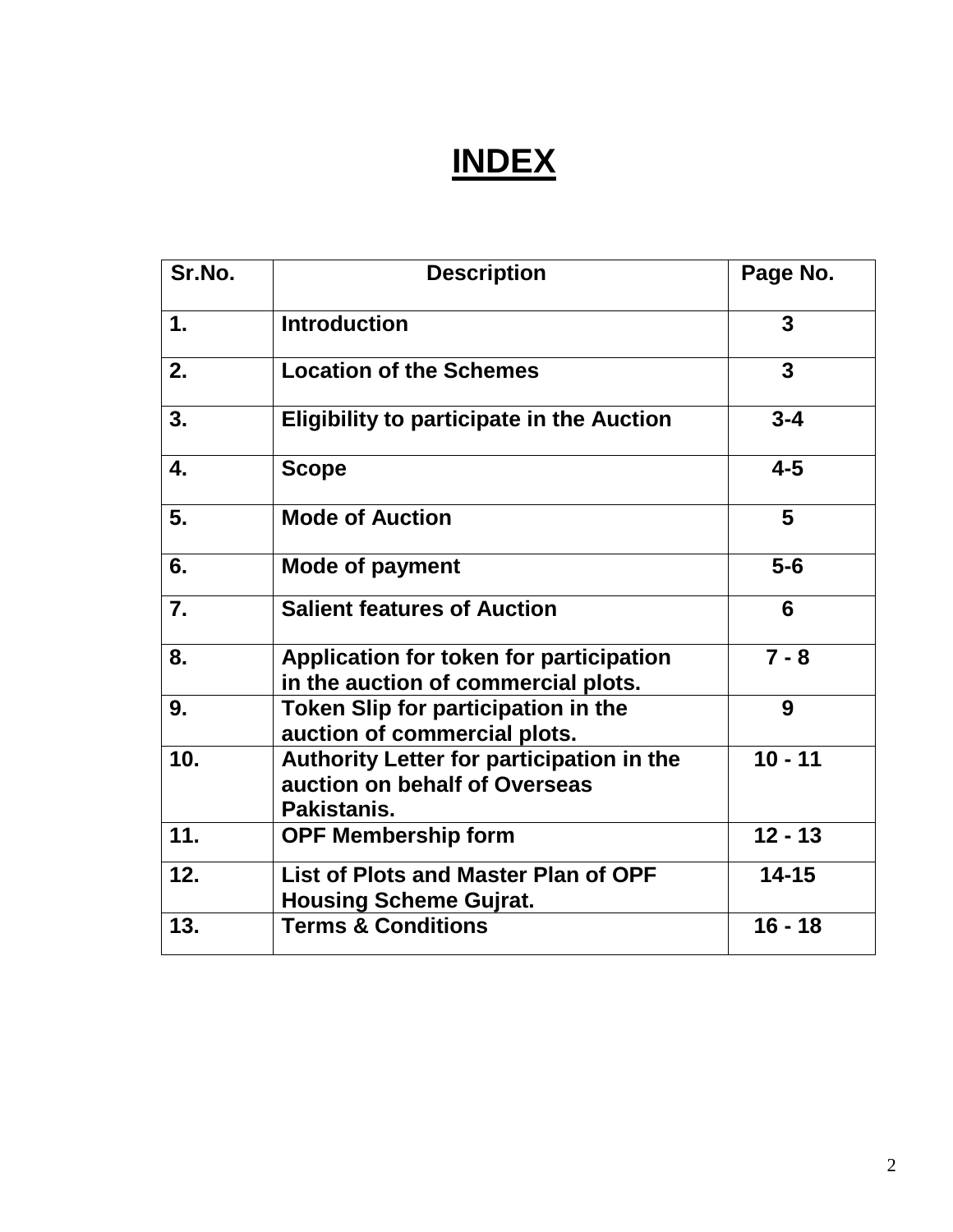# **OVERSEAS PAKISTANIS FOUNDATION (Housing & Works Division)**

# AUCTION OF COMMERCIAL PLOTS AT OPF HOUSING SCHEME, GUJRAT

# **INTRODUCTION**

Commercial plots of various sizes in OPF Housing Scheme, Gujrat are available for sale through open auction. The auction will take place at OPF Head Office, Islamabad, on the stipulated date and time i.e. on  $06<sup>th</sup>$  December, 2021, at 1430 Hours.

# **LOCATION**

# **OPF HOUSING SCHEME, GUJRAT:**

OPF Housing Scheme Gujrat has an ideal and accessible location. The scheme is located on Bhimber Road, Gujrat. The scheme is spread over an area of 296 kanals which encompasses 211 residential and 66 commercial plots. It is a fully developed housing scheme having all modern civic facilities like roads, electricity, water supply, sewerage, gas telephone exchange and sewage treatment plant. The scheme also has a mosque, a school and parks. Colonization of the scheme is taking place rapidly.

# **ELIGIBILITY**

- 1. 60% quota is reserved for Overseas Pakistanis and 40% quota is reserved for the Non-Overseas Pakistanis. The auction is open to Overseas Pakistanis who have valid OPF membership card / valid visa, and to Non-overseas Pakistanis. Overseas Pakistanis can also participate through their authorized nominee. Non-Overseas Pakistanis are required to deposit an additional amount of Rs.15,000/- (non-refundable) as Non-Overseas Pakistanis charges.
- 2. Participants Overseas Pakistanis or their authorized persons as well as Non-Overseas Pakistanis will have to get a participation token against each plot they wish to bid against, from the following offices of OPF after depositing a demand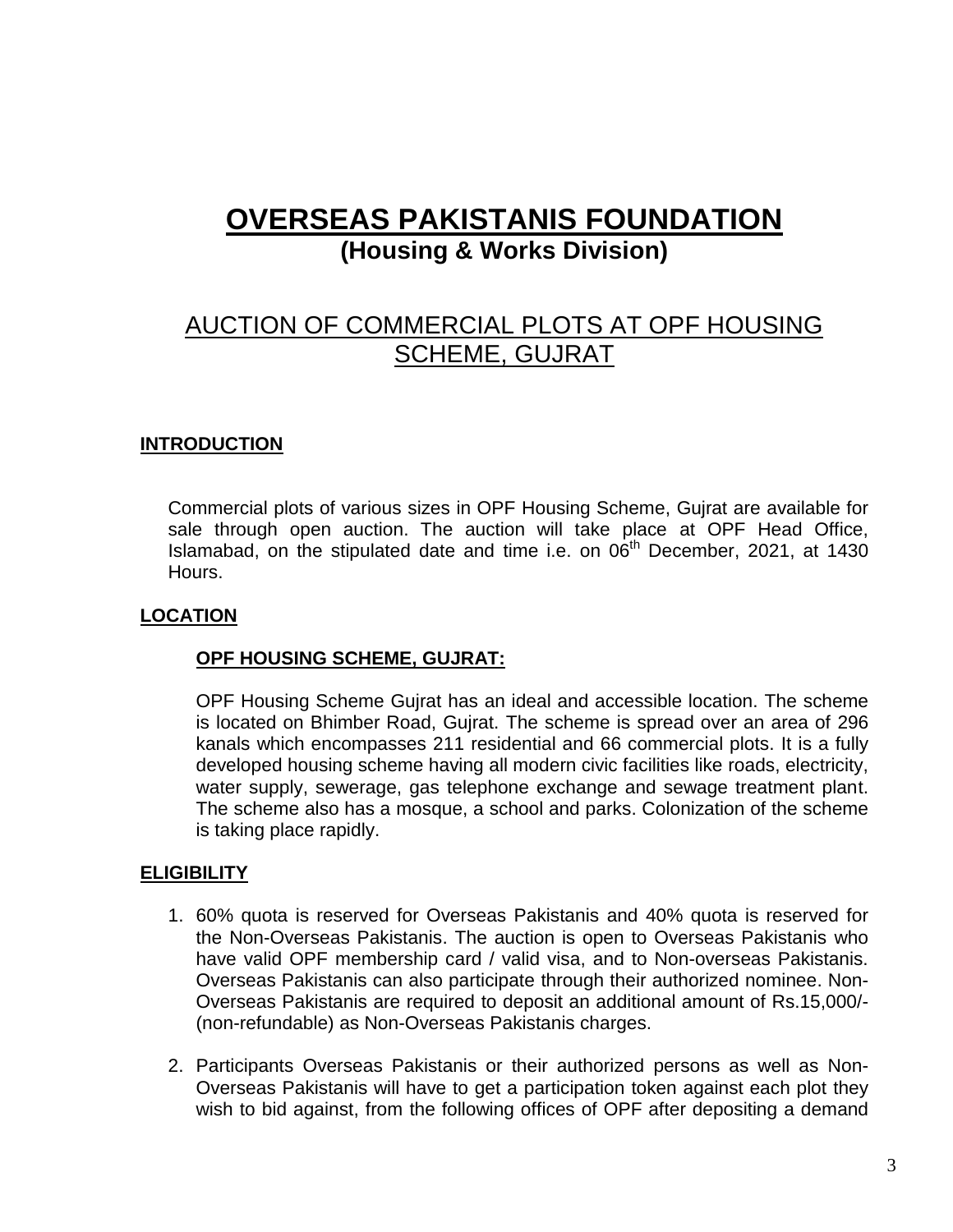draft / pay order (refundable) amounting to **Rs.5 Lac**. The demand draft / pay order will be in favor of OPF, Islamabad:

- a) Overseas Pakistanis Foundation, Head Office, Shahrah-e-Jamhuriat, Sector G-5/2, Islamabad. Ph: 051-9224326 – 9048354, Fax: 051-9224336
- b) OPF Regional Office, Lahore, 1-M, Gulberg III, Lahore. Ph: 042-99333100 – 99333102,
- 3. Tokens will also be available at the venue of auction till 1300 Hours on the day of auction. Specimen of application form for issuance of token is provided at **Annex-I,** and token slip / receipt are provided at **Annex-II.**
- 4. Overseas Pakistanis can authorize any person to participate in auction on his/her behalf. He/she will be required to submit an Authority Letter as per the specimen provided at **Annex-III,** along with application form, before the commencement of the auction.
- 5. Overseas Pakistanis, who are not registered members of OPF, can participate in the auction by sending bank draft / pay order amounting to Rs.2000/- as OPF membership fee, alongwith the filled-in membership application form **Annex-IV.**
- 6. Overseas Pakistanis who have returned to Pakistan permanently can also participate in the auction, if the date of auction falls within three years of their permanent return to Pakistan.
- 7. One token will be applicable for one plot/bid only. Bidders are required to obtain additional token(s) for participating in further bid(s). One applicant can also apply for more than one commercial plot.
- 8. The price of auction brochure is Rs. 2,000/- (non-refundable), which can be obtained from OPF Head Office, Islamabad, and from OPF Regional Office, Lahore.

# **SCOPE**

- 1. The plots will be auctioned on **"as is where is"** basis. Details about the plots i.e. plot number, block number, size / area (approx.) of plot in marla, corner / noncorner, location map and dimensions etc., of OPF Housing Scheme, Gujrat are provided at **Annex-V**.
- 2. The Auction Committee reserves the right to withdraw any plot from the auction without assigning any reason.
- 3. The Auction Committee can disqualify any bid without assigning any reason.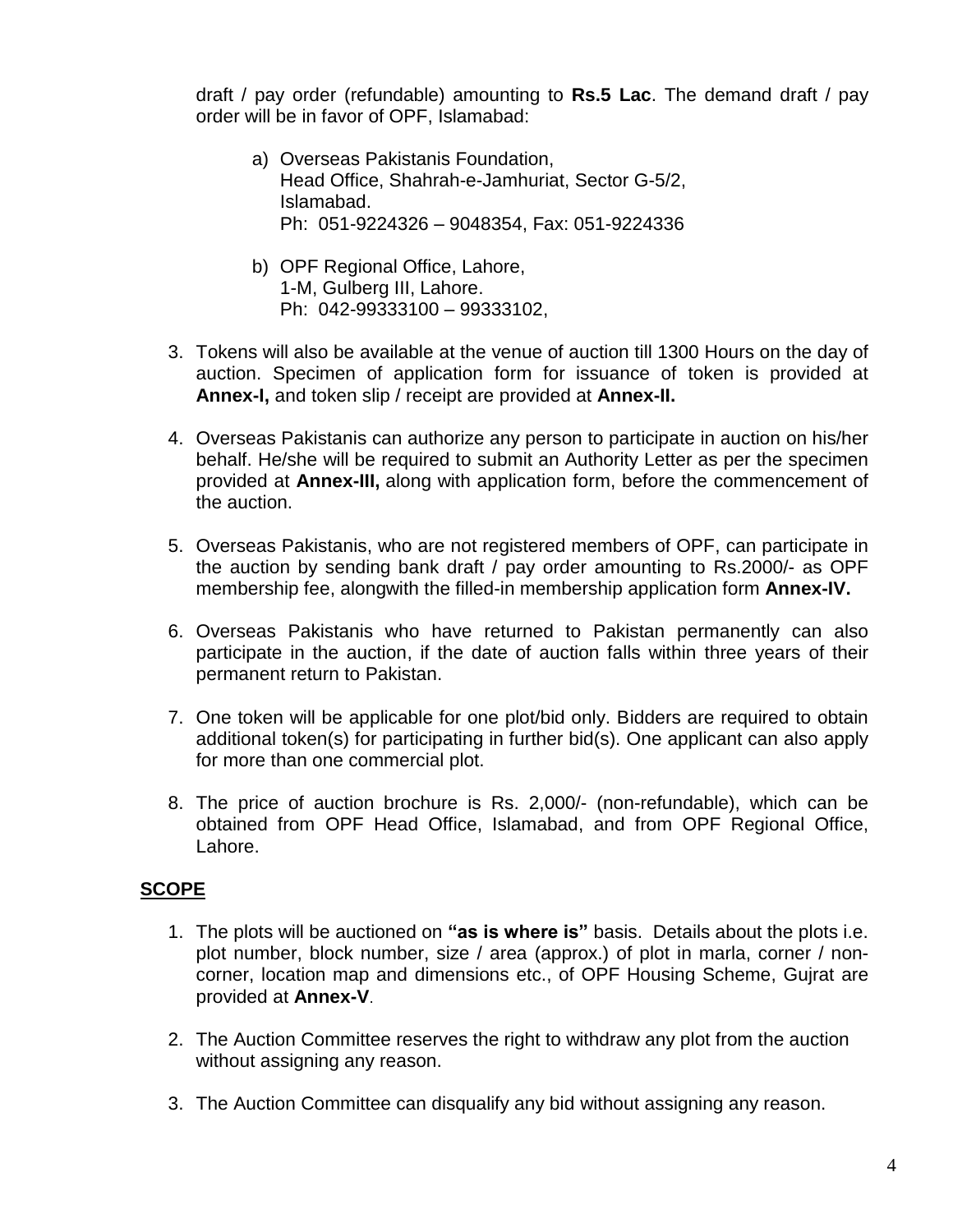- 4. The acceptance of the highest bid by the Auction Committee would be subject to approval of the Competent Authority, which would be communicated to the highest bidder in writing.
- 5. The approval of the bid would be further subject to payment of all taxes, Government duties or surcharge that may be leviable on such auction under any law for the time being in force.
- 6. Non-payment of such taxes, etc., within the period to be specified in this behalf, will result in automatic cancellation of the acceptance of bid.
- 7. All the above actions of Auction Committee and Competent Authority would be final and are not liable to be challenged in any court of law.

# **MODE OF AUCTION**

- 1. The bids will be offered in terms of rupees per Marla which will form the basis for calculating the total premium of the price of plot.
- 2. Bid will be expressed loudly with show of hands.
- 3. Rise in the bid will not be less that **Rs. 25,000/-** by each bidder / participant.

# **MODE OF PAYMENT**

- 1. The successful bidders of plots will be required to deposit 50% of the bid value within ten (10) days from the date of receipt of bid acceptance letter and remaining 50% amount within the next thirty (30) days, failing which the bid will stand rejected automatically and the amount of token money deposited will be confiscated.
- 2. The demand draft / pay order submitted against the token will be returned to the unsuccessful bidders without any compensation or markup etc.
- 3. Further taxes (CVT, advance tax, Government duties etc.) dues, shall be paid by the successful bidder as per the terms and conditions of the bid after the acceptance of the bid.
- 4. In case of non-payment of outstanding amount or applicable Government taxes within the stipulated period, the bid will stand cancelled and the token money will be confiscated.
- 5. The bidder(s) will also be required to deposit all Government taxes in the Government Treasury or authorized branches of the scheduled banks, duties and / or other charges, if any, levied and payable on such transaction and submit receipt to the OPF. On receipt of full payments, No Objection Certificate (NOC) / allotment letter, will be issued.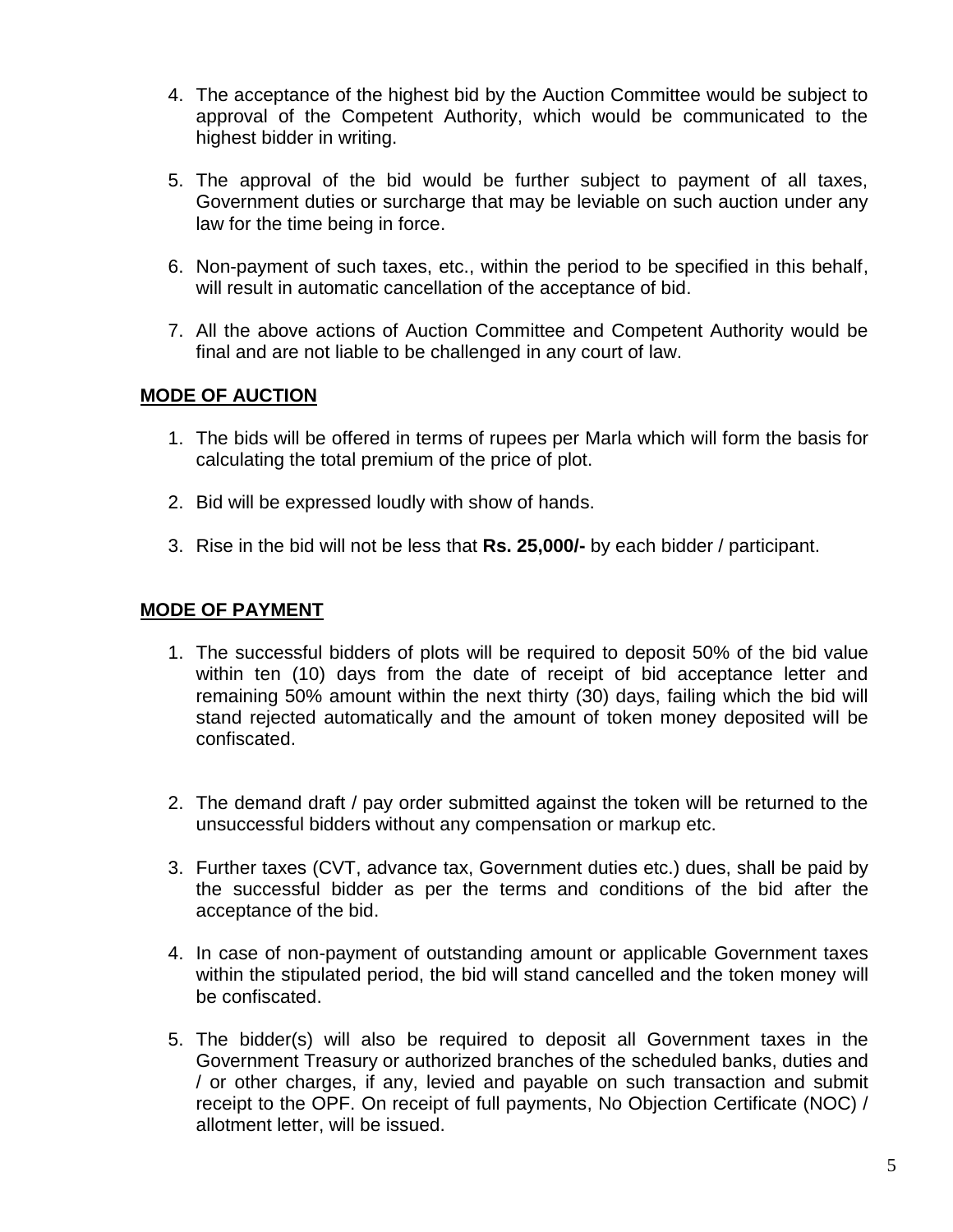6. All payments shall be made through bank draft / pay order in favour of Overseas Pakistanis Foundation, Islamabad.

# **SALIENT FEATURES OF AUCTION**

- 1. Transfer of plot will be subject to policy of Overseas Pakistanis Foundation prevailing at the time of making a request for transfer of plot to the specified person and on full payment, clearance of all dues / taxes by the successful bidder, and issuance of NOC by the Estate Management Section, Housing & Works Division, OPF, Islamabad.
- 2. Area of the plot is subject to actual demarcation at site and adjustment of price accordingly, at the time of handing over of physical possession of plot.
- 3. Time shall be the essence in these terms and conditions.
- 4. The bidders will be deemed to have read this brochure and understood and accepted the terms and conditions at **(Annex-VI)** enumerated in the foregoing paragraphs, and the participant(s) would be bound by the same.
- 5. Physical possession of the plot will be given on clearance of all dues, payment of taxes, as per the terms and conditions of the auction.
- 6. The allottee shall start construction within six months from the date of possession or assumed date of possession in accordance with plans / drawings of the proposed building duly approved by Overseas Pakistanis Foundation or regulatory authority and concerned development authorities to complete it in all respect within a period of two years (depending upon the number of storeys allowed), from the date of issuance of NOC for taking over possession.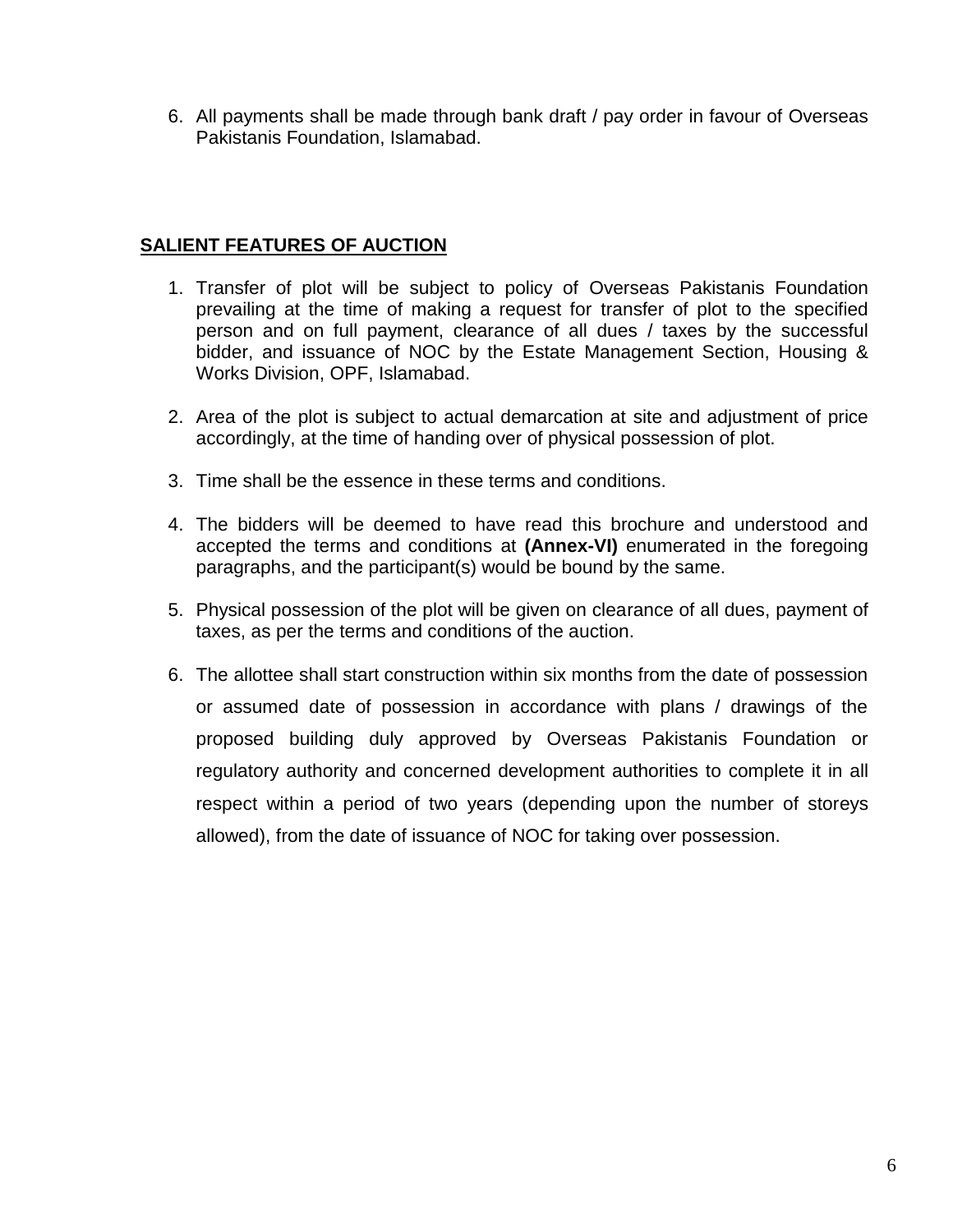

**Annex-I**

# **OVERSEAS PAKISTANIS FOUNDATION**

(Housing & Works Division)

# **APPLICATION FOR TOKEN FOR PARTICIPATION IN AUCTION OF COMMERCIAL PLOTS**

# **OPF HOUSING SCHEME \_\_\_\_\_\_\_\_\_\_\_\_\_\_\_\_\_\_\_\_\_\_\_\_\_\_\_\_\_\_\_\_\_\_\_\_\_\_\_\_\_**

| 1.<br>2. |                                               |                                                                                              |
|----------|-----------------------------------------------|----------------------------------------------------------------------------------------------|
| 3.       |                                               |                                                                                              |
|          |                                               | (Attach copy)                                                                                |
| 4.       |                                               |                                                                                              |
| 5.       |                                               | Passport No. _________________________ Date of Issue____________________________             |
|          |                                               | (Attach copy)                                                                                |
| 6.       |                                               |                                                                                              |
|          |                                               | (Attach copy)                                                                                |
| 7.       |                                               |                                                                                              |
|          |                                               |                                                                                              |
|          | email address:                                |                                                                                              |
| 8.       |                                               |                                                                                              |
|          |                                               |                                                                                              |
|          |                                               |                                                                                              |
|          |                                               | In case the bidder in not in a position to participate in the auction personally, the        |
|          |                                               | following particulars of the Attorney who will collect token and take part in the auction on |
|          | his / her behalf be supplied: -               |                                                                                              |
|          |                                               |                                                                                              |
| 1.       |                                               |                                                                                              |
| 2.       |                                               |                                                                                              |
| 3.       |                                               | Computerized National Identity Card No. Computer Computerized National Identity Card No.     |
|          |                                               | (Attach copy)                                                                                |
| 4.       |                                               |                                                                                              |
| 5.       |                                               | Permanent Address (in Pakistan) with contact No: _______________________________             |
| 7.       | Present Address (in Pakistan): ______________ |                                                                                              |
|          |                                               |                                                                                              |
|          |                                               |                                                                                              |
|          |                                               |                                                                                              |
|          | Ι.                                            |                                                                                              |
|          |                                               | hereby enclose bank draft / pay order No. ________________ Dated ______________              |
|          |                                               |                                                                                              |
| words:   |                                               | and account of token money for account of token money for                                    |

bidding against plot \_\_\_\_\_\_\_\_ measuring \_\_\_\_\_\_\_\_\_ marlas (copy of authority letter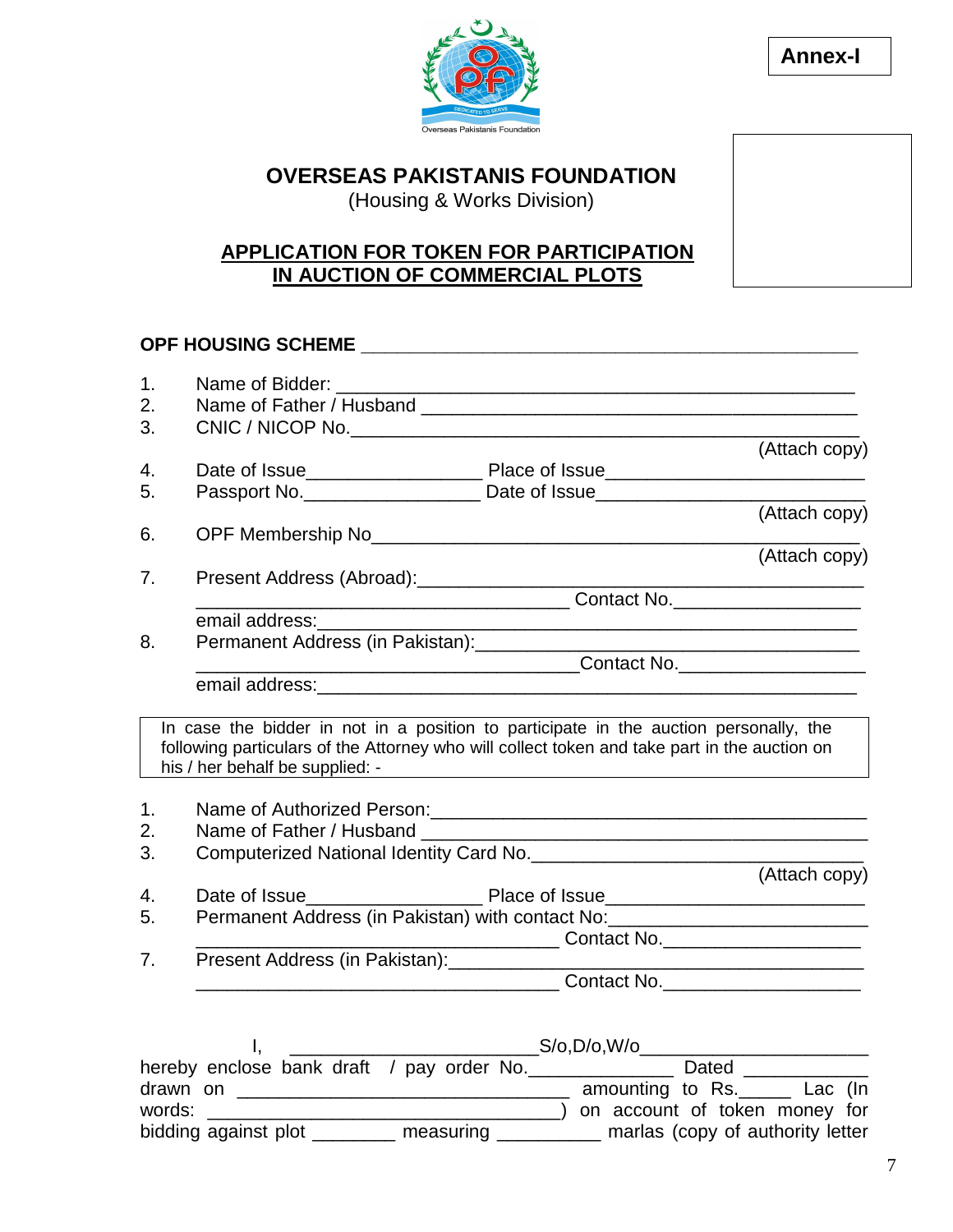attached), and bank draft / pay order No.\_\_\_\_\_\_\_\_\_\_\_\_ dated\_\_\_\_\_\_\_\_\_ drawn on amounting to Rs. 15,000/- (non-refundable) on account of Non-Overseas Pakistanis charges for participation in the auction.

NOTE: I, \_\_\_\_\_\_\_\_\_\_\_\_\_\_\_\_\_\_\_\_\_\_\_\_\_\_\_\_\_\_\_\_\_S/o,D/o,W/o \_\_\_\_\_\_\_\_\_\_\_\_\_\_\_\_\_\_\_\_\_\_\_\_\_\_ Holding CNIC No. \_\_\_\_\_\_\_\_\_\_\_\_\_\_\_\_\_\_\_\_\_\_\_\_\_\_\_\_ has read and understood the terms & conditions printed on reverse of the application for token and will be bound to comply with these conditions.

### **SIGNATURE OF THE PROPOSED BIDDER / ATTORNEY WITH DATE**

Name:\_\_\_\_\_\_\_\_\_\_\_\_\_\_\_\_\_\_\_\_\_\_\_\_\_\_\_\_\_  $S/O, D/O, W/O:$ Date:\_\_\_\_\_\_\_\_\_\_\_\_\_\_\_\_\_\_\_\_\_\_\_\_\_\_\_\_\_\_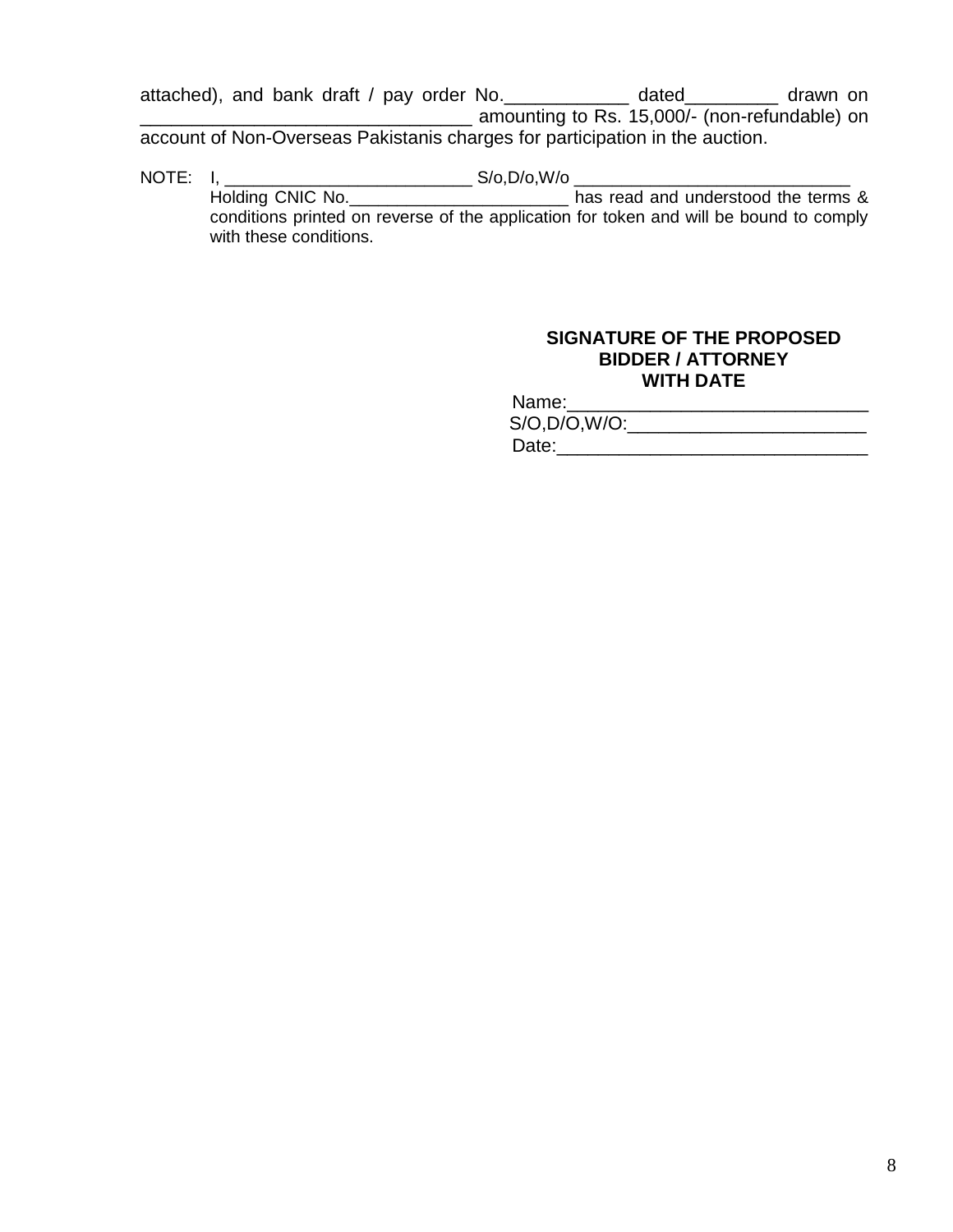**Annex-II**



**OVERSEAS PAKISTANIS FOUNDATION** (Housing & Works Division)

# **TOKEN SLIP & RECEIPT FOR PARTICIPATION IN THE AUCTION OF COMMERCIAL PLOTS**

|  |                           |  | holder of valid CNIC No. 1990 Moder 1991,                                            |                                                         |                 | resident of |  |
|--|---------------------------|--|--------------------------------------------------------------------------------------|---------------------------------------------------------|-----------------|-------------|--|
|  |                           |  |                                                                                      | <u> 2000 - Jan James James Barbara, politik eta pro</u> | receipt of bank |             |  |
|  |                           |  | draft / pay order No. 1980 Mo. 1990 Mated 2008 May drawn on                          |                                                         |                 |             |  |
|  |                           |  |                                                                                      |                                                         |                 |             |  |
|  |                           |  | token money for bidding against plot _________ measuring __________ marlas (copy of  |                                                         |                 |             |  |
|  |                           |  | authority letter attached), and bank draft / pay order No.                           |                                                         |                 |             |  |
|  |                           |  |                                                                                      |                                                         |                 |             |  |
|  |                           |  | (non-refundable) on account of Non-Overseas Pakistanis charges, for participation in |                                                         |                 |             |  |
|  |                           |  | the auction of commercial plots at OPF Housing Scheme Gujrat, is hereby              |                                                         |                 |             |  |
|  | acknowledged with thanks. |  |                                                                                      |                                                         |                 |             |  |

Token No.\_\_\_\_\_\_\_\_\_\_\_\_\_\_\_\_\_\_\_\_\_

Dated: \_\_\_\_\_\_\_\_\_\_\_\_\_\_\_\_\_\_\_\_\_\_\_\_

**Signature with Name & Designation of Token Issuing Official with date and Official Stamp / Seal**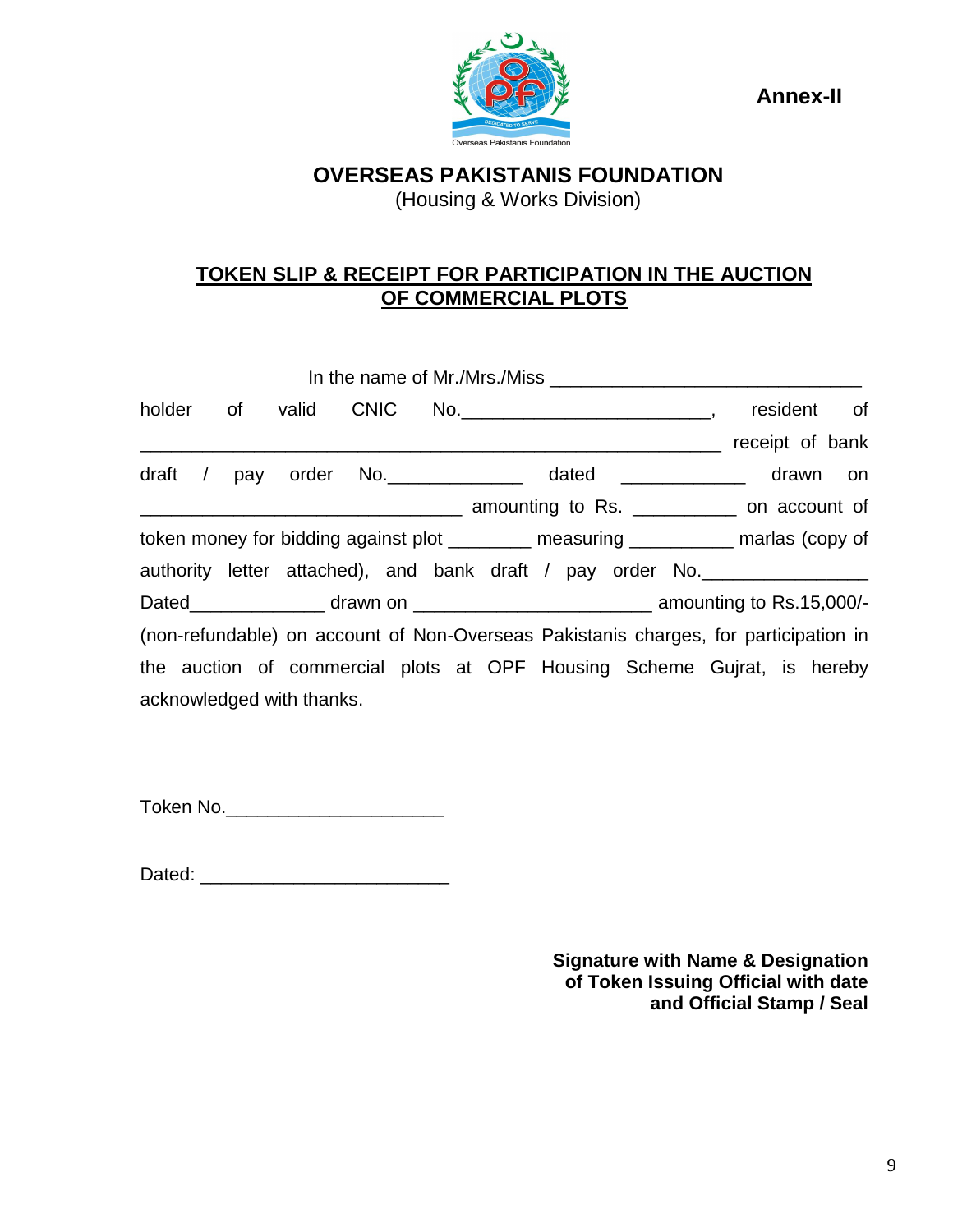# **AUTHORITY LETTER**

# **FOR PARTICIPATION IN THE AUCTION ON BEHALF OF OVERSEAS PAKISTANIS**

| Date of issue__________________________________, OPF Membership No._________________________________                                                                                                                           |    |  |                      |     |
|--------------------------------------------------------------------------------------------------------------------------------------------------------------------------------------------------------------------------------|----|--|----------------------|-----|
| Address(abroad): example and a series of the series of the series of the series of the series of the series of the series of the series of the series of the series of the series of the series of the series of the series of |    |  |                      |     |
| Contact No.                                                                                                                                                                                                                    |    |  |                      |     |
|                                                                                                                                                                                                                                |    |  |                      |     |
|                                                                                                                                                                                                                                |    |  |                      |     |
|                                                                                                                                                                                                                                |    |  |                      |     |
| W/o<br><u> 1990 - Johann Barbara, martin amerikan bashkar (</u>                                                                                                                                                                |    |  | holder of valid CNIC | No. |
| issued<br><u> Alexandro de la construcción de la construcción de la construcción de la construcción de la construcción de l</u>                                                                                                | on |  | resident of          |     |
|                                                                                                                                                                                                                                |    |  |                      |     |

to act on my behalf to the extent of powers given as under:

WHEREAS, I INTEND TO OFFER BID IN OPEN AUCTION OF COMMERCIAL PLOT ON "AS IS WHERE IS" BASIS IN OPF HOUSING SCHEME \_\_\_\_\_\_\_\_\_\_\_\_\_\_\_\_\_\_\_\_\_\_\_\_\_\_\_ AND WHEREAS, I am unable to participate personally due to my other engagements on the scheduled date.

**I HEREBY,** appoint / nominate the above named attorney and authorize him/her to offer bid at the auction on my behalf and to do all acts, deeds and things requisite for the purpose.

**I HEREBY,** undertake to ratify, indemnify and confirm all acts, deeds and things lawfully done or caused to be done by my said authority by virtue of the power hereby given and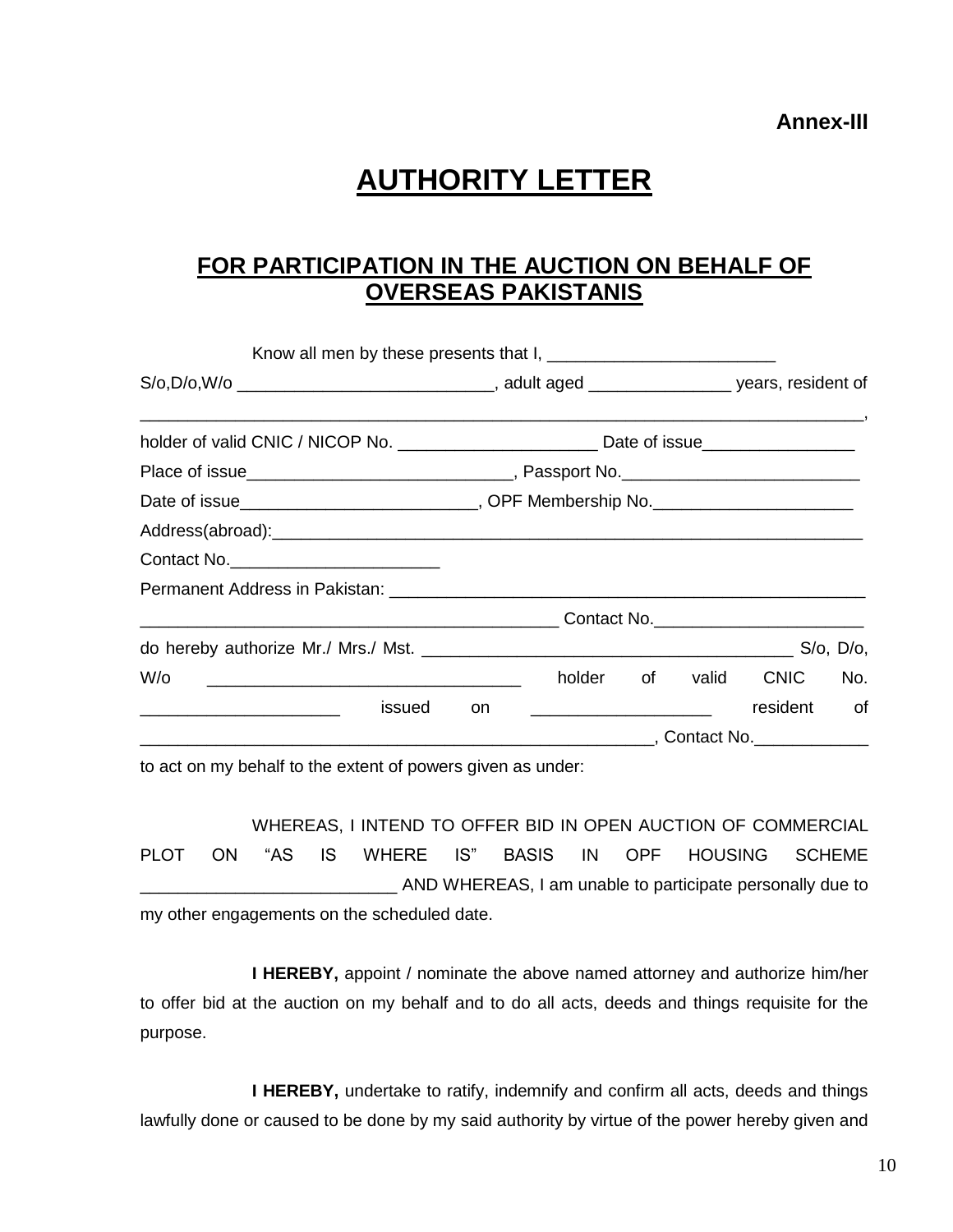all such acts, deeds and things shall be deemed and construed to have been done or caused to be done by me.

**IN WITNESS WHEREOF,** I have set my hands onto this authority letter on this \_\_\_\_\_\_ day of \_\_\_\_\_\_\_\_\_ 2021.

### **SIGNATURE OF EXECUTANT (ATTACH ATTESTED COPY OF CNIC)**

# **WITNESS:**

 $1.$ 

\_\_\_\_\_\_\_\_\_\_\_\_\_\_\_\_\_\_\_\_\_\_\_\_\_\_\_\_\_\_\_\_ Attach copy of CNIC

2. \_\_\_\_\_\_\_\_\_\_\_\_\_\_\_\_\_\_\_\_\_\_\_\_\_\_\_\_\_\_\_\_

\_\_\_\_\_\_\_\_\_\_\_\_\_\_\_\_\_\_\_\_\_\_\_\_\_\_\_\_\_\_\_\_ Attach copy of CNIC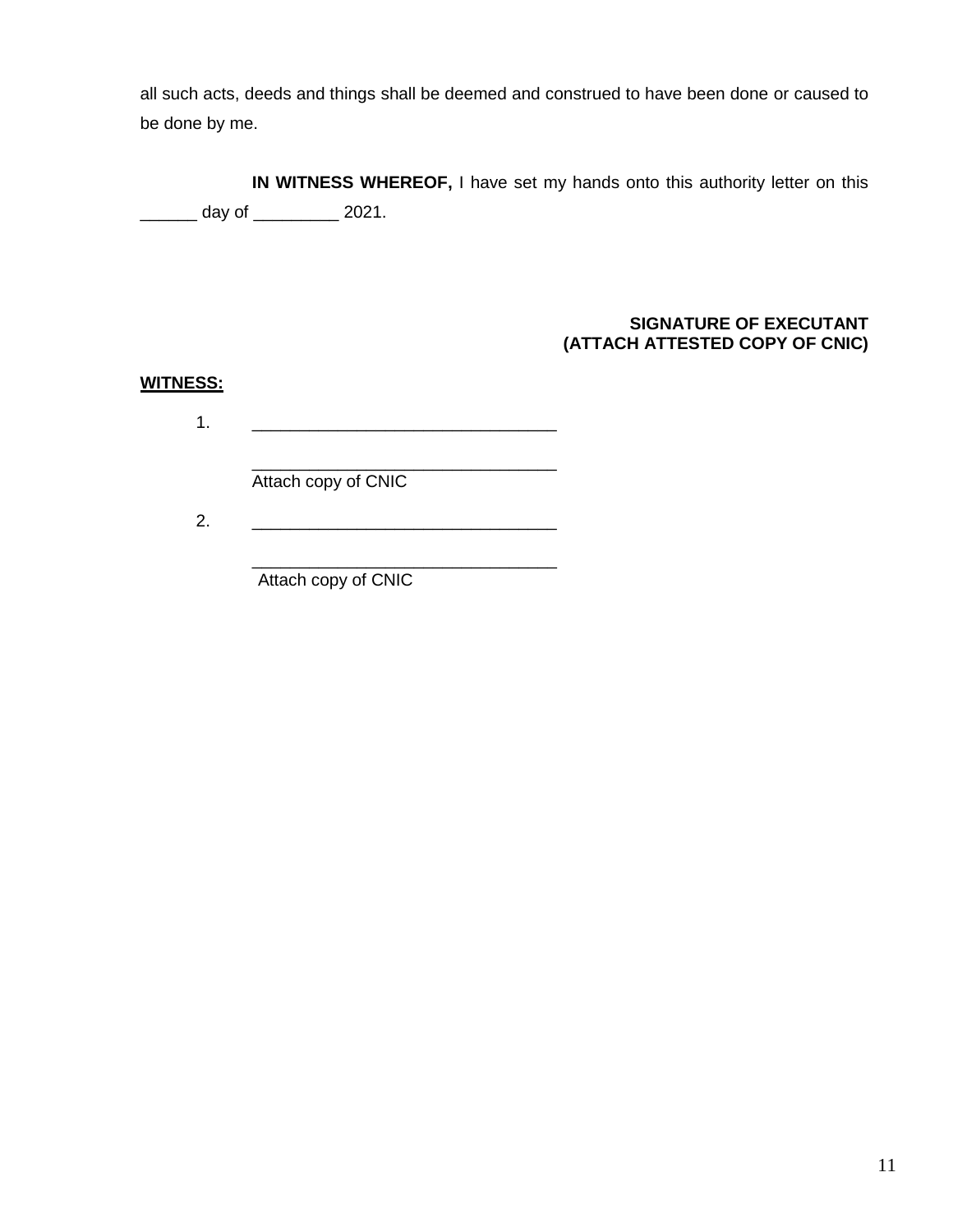# **Annex-IV**

# **OPF MEMBERSHIP FORM**

| L<br>r |  |
|--------|--|
|--------|--|

|                                                                                                     |                  | <b>MEMBERSHIP FORM</b>                                             |           | FOR OFFICIAL USE ONLY             |                                                                   |                  |
|-----------------------------------------------------------------------------------------------------|------------------|--------------------------------------------------------------------|-----------|-----------------------------------|-------------------------------------------------------------------|------------------|
|                                                                                                     |                  | اوورسيز پاکستا نيز فا ؤ نڈيشن<br><sub>ئرکنیت</sub> <sub>فارم</sub> | Rean, No. |                                   | <b>PHOTO</b><br>تصوير                                             |                  |
| Oversnax Pakistonia Foundation                                                                      |                  |                                                                    | Date      |                                   |                                                                   |                  |
| Please read the instructions and conditions for<br>membership carefully before filling in the form. |                  |                                                                    |           |                                   | فارم پر کرنے سے پہلے زکتیت کے بارے میں ہدایات اورشرائط پڑھ کیتے:۔ |                  |
| Name of applicant:                                                                                  |                  |                                                                    |           |                                   |                                                                   |                  |
|                                                                                                     |                  |                                                                    |           |                                   |                                                                   |                  |
|                                                                                                     |                  |                                                                    |           |                                   | درخواست وبهنده كأنام                                              |                  |
| <b>Father's / Husband's Name:</b>                                                                   |                  |                                                                    |           |                                   |                                                                   |                  |
|                                                                                                     |                  |                                                                    |           |                                   |                                                                   |                  |
|                                                                                                     |                  |                                                                    |           |                                   |                                                                   | والداخوركانام    |
| Profession abroad.                                                                                  |                  |                                                                    |           |                                   |                                                                   |                  |
|                                                                                                     |                  |                                                                    |           |                                   |                                                                   |                  |
|                                                                                                     |                  |                                                                    |           |                                   |                                                                   | بیرون ملک پیشہ - |
| كېيىن ئۇلاقومى شاخى كارۋانا ئىگەپە ل <sub>ىل</sub> اكستان اوريتى كارۋنبىر       NICOP/CNIC/POC NO:  |                  |                                                                    |           | Date of first departure abroad    |                                                                   |                  |
|                                                                                                     |                  |                                                                    |           |                                   | پیلی بار میرون ملک                                                |                  |
| Present valid passport no:                                                                          |                  | (كاني نسلك كرين)                                                   |           | Date of issue of present passport |                                                                   | رواقلى كى تاريخ  |
|                                                                                                     |                  | موجوده ياسيورث كالنبر                                              |           |                                   | موجود وماسيورث کی                                                 |                  |
| <b>Issuance place of passport:</b>                                                                  | (كالي نسلك كرين) |                                                                    |           |                                   |                                                                   | 1216.5           |
|                                                                                                     |                  |                                                                    |           |                                   | باسيورث كامقام اجراء                                              |                  |
| Address abroad and phone no:                                                                        |                  |                                                                    |           |                                   |                                                                   |                  |
|                                                                                                     |                  |                                                                    |           |                                   |                                                                   |                  |
|                                                                                                     |                  |                                                                    |           |                                   |                                                                   |                  |
|                                                                                                     |                  |                                                                    |           |                                   |                                                                   |                  |
|                                                                                                     |                  |                                                                    |           |                                   |                                                                   |                  |
|                                                                                                     |                  |                                                                    |           |                                   | بیرون ملک پیداورفون <i>نمبر</i>                                   |                  |
|                                                                                                     |                  |                                                                    |           |                                   |                                                                   |                  |
| <b>E-mail address:</b>                                                                              |                  |                                                                    |           |                                   |                                                                   |                  |
|                                                                                                     |                  |                                                                    |           |                                   |                                                                   | اقباسك كابيط     |
|                                                                                                     |                  |                                                                    |           |                                   |                                                                   |                  |
| Permanent address in Pakistan and phone no:                                                         |                  |                                                                    |           |                                   |                                                                   |                  |
|                                                                                                     |                  |                                                                    |           |                                   |                                                                   |                  |
|                                                                                                     |                  |                                                                    |           |                                   |                                                                   |                  |
|                                                                                                     |                  |                                                                    |           |                                   |                                                                   |                  |
|                                                                                                     |                  |                                                                    |           |                                   | باكتتان مين مستقل يبة اورفون نمبر .                               |                  |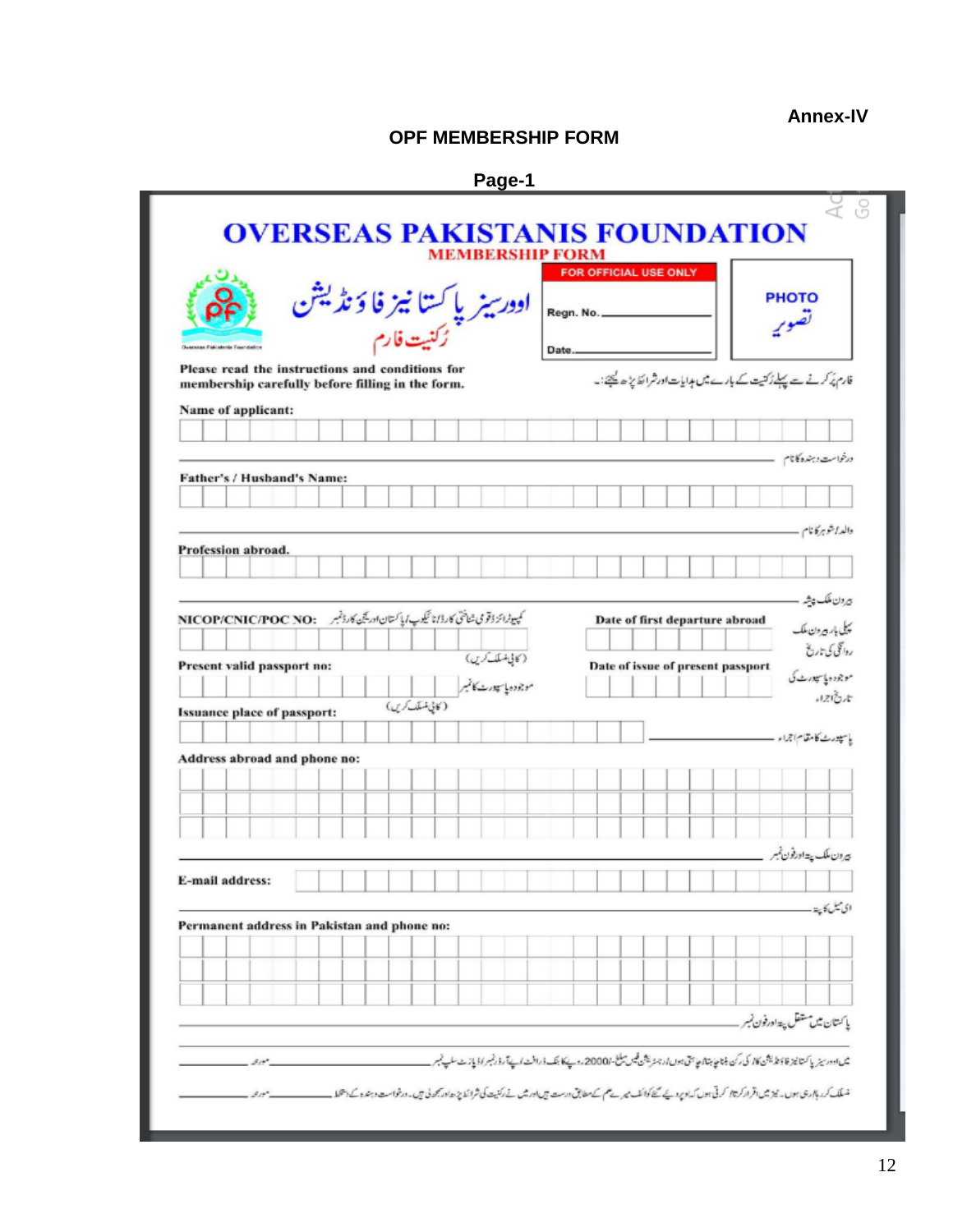## **Page -2**

#### **MEMBERSHIP CONDITIONS**

- 1. All persons of Pakistani origin living abroad and having 18 years age are eligible for the membership of Overseas Pakistanis Foundation.
- 2. Persons proceeded abroad on employment after 23rd March, 1979 through Protectorate of Emigrants and deposited Welfare Fund are members of the OPF. They can get membership card by sending photocopies of first two pages of current passport having valid visa CNIC/NICOP and copy of page bearing the stamp of Protectorate of Emigrants along with recent two coloured passport size photographs. If the stamp of Protectorate of Emigrants is on the previous passport, then 1st, 2nd and protector pages copy must be attached
- 3. Overseas Pakistani who was not protected by the Protectorate of Emigrants can apply for membership of OPF on the prescribed Form alongwith Bank Draft / Pay Order of Rs. 2000/- in favour of "OPF Islamabad" as membership fee. He/She has to provide valid documentary proof of his/her stay or employment abroad. (Residence Permit/Valid Visa/Iqma)
- 4. Overseas Pakistani is liable to get new membership in case the country of employment or residence is changed.

#### **INSTRUCTIONS**

- 1. Attached two passport size coloured photograph
- Write your name on the back of your photographs.  $\overline{2}$
- Form may be Filled in English. 3.
- Membership fee in the form of Cash, \$ Cheque, Personal cheque, 4. Money order and Postal order shall not be acceptable.
- The Bank Draft / Pay Order must be drawn on any bank in Pakistan

#### **Contact:- Incharge Registration**

WELFARE & SERVICES DIVISION Overseas Pakistanis Foundation Shahrah-e-Jamhuriat, Sector G-5/2, P.O. Box 1470. Postal Code: 44000 Islamabad, Pakistan. Ph: (051) 9203267, (051) 9048288-9 Fax: (051) 9211613 Website: www.opf.org.pk E-mail: regn@opf.org.pk

#### **Regional Offices**

Overseas Pakistanis Foundation

- Plot No. 20/A, Block 6, PECHS, Near Bank Al-Habib, Karachi: Shahrah-e-Faisal, Karachi. Ph: (021) 34534868. Fax: (021) 35160802
- Lahore 1-M, Gulberg-III, Ferozepur Road, Lahore Ph # 042-99230837-41, Fax No. 042-99230409
- Peshawar: Plot No. 33, Sector B-I, Phase B, Near NBP, Hayatabad Branch, Peshawar Ph: (091) 9217215 Fax: (091) 5828101
- House No. 1-A, Block No. 4, Satellite Town, Quetta. Quetta Ph: (081) 9211641 Fax: (081) 9211642
- Mirpur 2-G, Sector D/3, East Issam Plaza, Allama Igbal Road, Mirpur (AJ&K) Ph: (05827) 921485, Fax: (05827) 921487
- 123/ABC, Shama Plaza; Nishtar Chowk, Multan Old Bahwalpur Road, Multan Ph: (061) 9239060, Fax: (061) 4519060

1. بروان ملك يقيم باكستاني نزادخوا تين وهفرات جن كى فحر 18 سال ہے لائدے ۔اوأوسنر باكستانيز فأؤث يكن كى ركنيت حاصل كرسكتة من-22 ـ 23 ـ 1979 ، كے بعد برون ملك جانے والے باكستانى كاركن جو برولكوريت آف ایمیکر انٹس میں رجنٹر ڈیس اورانہوں نے اولی الا یا ویلفیئر فنڈ میں مروجہ رجنٹر یشن فیس جع کردائی تھی دواد ٹی اپنے کے زکن تفور کیے جاتے ہیں۔ اُنہیں دوبارہ زکنیت فیس میلغ ،2000 روسے پیغ کر دانے کی ضرورت کیں ہے۔ اولی الف کمبرٹ کارڈ کے حصول کے موجودہ یا ہورٹ کے پیلے،دوسرے،دین دانا قامہ اور پرونکلز والے مخات کی نقول بمعد شاختی کارڈا تا نکیرب اور ماسپورٹ سائز ووعد درنگھین حالیہ تعداویرارسال کرنا ہوگی۔ اکر پرونیکٹر پچھلے یا سپورٹ پر ہے تو اس یا سپورٹ کے پہلے، ڈوسرے اور پرونیکٹر والے صفحات كى كالى ضلك كرى-3۔ سندریار پاکستانی جس نے بیرون ملک روا گی سے قبل پُروکیکر ریٹ آف ایمیکر انٹس سے اجازت حاصل نہیں کی تھی وہ او پی ایف رکنیت فارس کے ساتھ میل ۔/2000 روپے کا بنک ڈ رافٹ اپنے آرڈ رینام اوٹی ایف اسلام آباد بھجوا کرزکنیت کارڈ حاصل کرسکتا ہے نیز میرون ملك ربائش كادستاديز فى ثبوت بحى فراجع كرنابوكا \_ (ريذيش برمث لاقاسه اديزه)

4۔ ملک تبدیل کرنے کی صورت میں کمبرشپ کارڈ ووبارہ حاصل کرتا ہوگا۔

1 ۔ رکنیٹ کارڈ کے لئے اتلی دوعد درکھیں یا سپورٹ سائز تصاویر فارم کے ساتھ ارسال کریں۔ 2. ما فى تصوير كى يَشف براينانام بقرورتج بركري-3. قارم انگرېزى مېر يا كەن كەن كۈنش كريں۔ 4\_زكنيت فيس نفذى، ذاكر چيك، ذاتي چيك\يونل مني آرڈ ركى تشكل ميں قبول نہ ہوگی۔ 5-میللی ،2000روپے کا بنک ڈرافٹ اپنے رڈر پاکستان کے کمی بھی سے می واجب الاواجونا مياسك. رابطہ:۔انحارج رجٹریشن شعبه بهبودوخدمات اودرسز پاکستانیز فاؤخذ یشن شاهراو جمهوریت، حی 5/2 پوسٹ تکس نمبر 1470

بوشكركوز 440001 سام آباد باكستان فون: 9-88288 (051) ,17 9203267 (051) فیکس: 11613 (051) مال کتل: www.opf.org.pk, regn@opf.org.pk

### علاقاتي دفاتر

اوور سيزيا كتتانيز فاؤنثه ليثن کراچی: یلاث نمبر20/A-2) پلاک نمبر 6 پی ای ی انچ ایس نزدیک الحبیب شاہراہ فیصل کراچی  $(021)34534841$   $\sqrt{2}$   $(021)34534868$   $\sqrt{2}$ لا ہور: M-1-N گلبرگ-III، فیروز پورروڈ،انا ہور۔ فون: 41-042-99230837 فيكس قبر 042-99230409 نشاور: پل پی نمبر 33 بینکر 1/B بفیر B،نزڈ پیشل بنک،حیات آباد برانچ ،پشاور۔ نون: 9217215 (091) فَيْس نِسِر1015 (091) 1928) كوكيند: مكان نبسر A-4، بلاك نبسر 4، سينلا تت ناؤن كوكنه فون: 9211641 (081) فَيَكْسِ فِسِرِ 9211642 (081) ميريور ( آزادشير): Q-2 ميكتر D/3 ،ايب عصام يلازه ،علامه اقبال روذ ، ميريور ( آزادشير ) فون: 921485 (05827) فَكِس نِسر 1487 (05827) ماتمان: ABC/123 بثبع یادزه،نشتر چوک ،اولڈ بہاولپورروڈ ،ماتان۔ فون: 9239060 (061) فَيَكْسِ فَبِرِ 4519060 (061)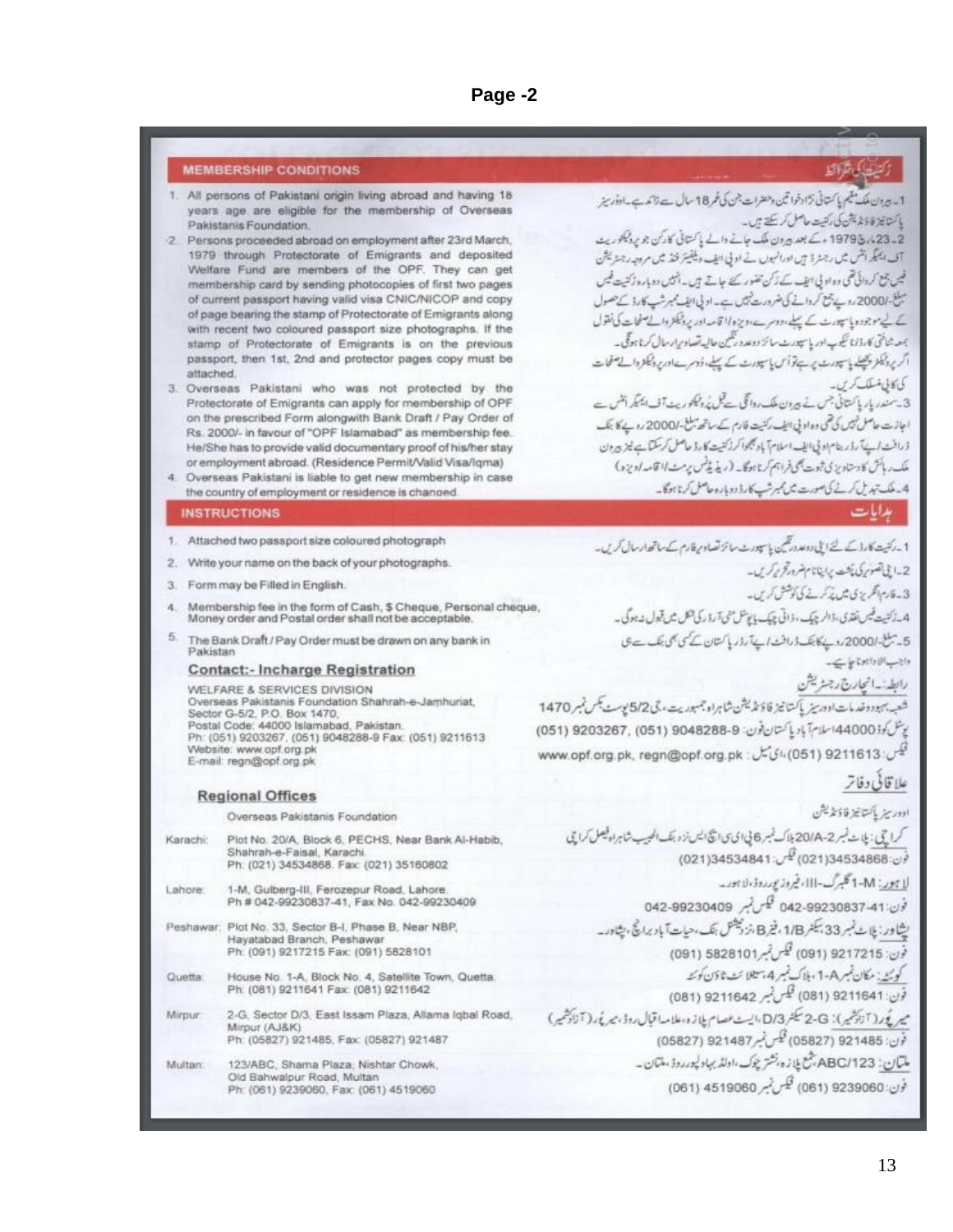# **Annex-V**

# **LIST OF VACANT COMMERCIAL PLOTS OF OPF HOUSING SCHEME GUJRAT CENTRAL AVENUE**

| S. No.         | Plot No.       | Area of Plots in Sq.<br>Yards | <b>Area of Plots</b><br>in Marlas |
|----------------|----------------|-------------------------------|-----------------------------------|
| 1              | $\overline{4}$ | 190                           | 6.29                              |
| $\overline{2}$ | 23             | 190                           | 6.29                              |
| 3              | $23-A$         | 190                           | 6.29                              |
| $\overline{4}$ | $27-C$         | 187                           | 6.19                              |
| 5              | 27-D (Corner)  | 187                           | 6.19                              |
| 6              | $30-C$         | 187                           | 6.19                              |
| 7              | $39-A$         | 187                           | 6.19                              |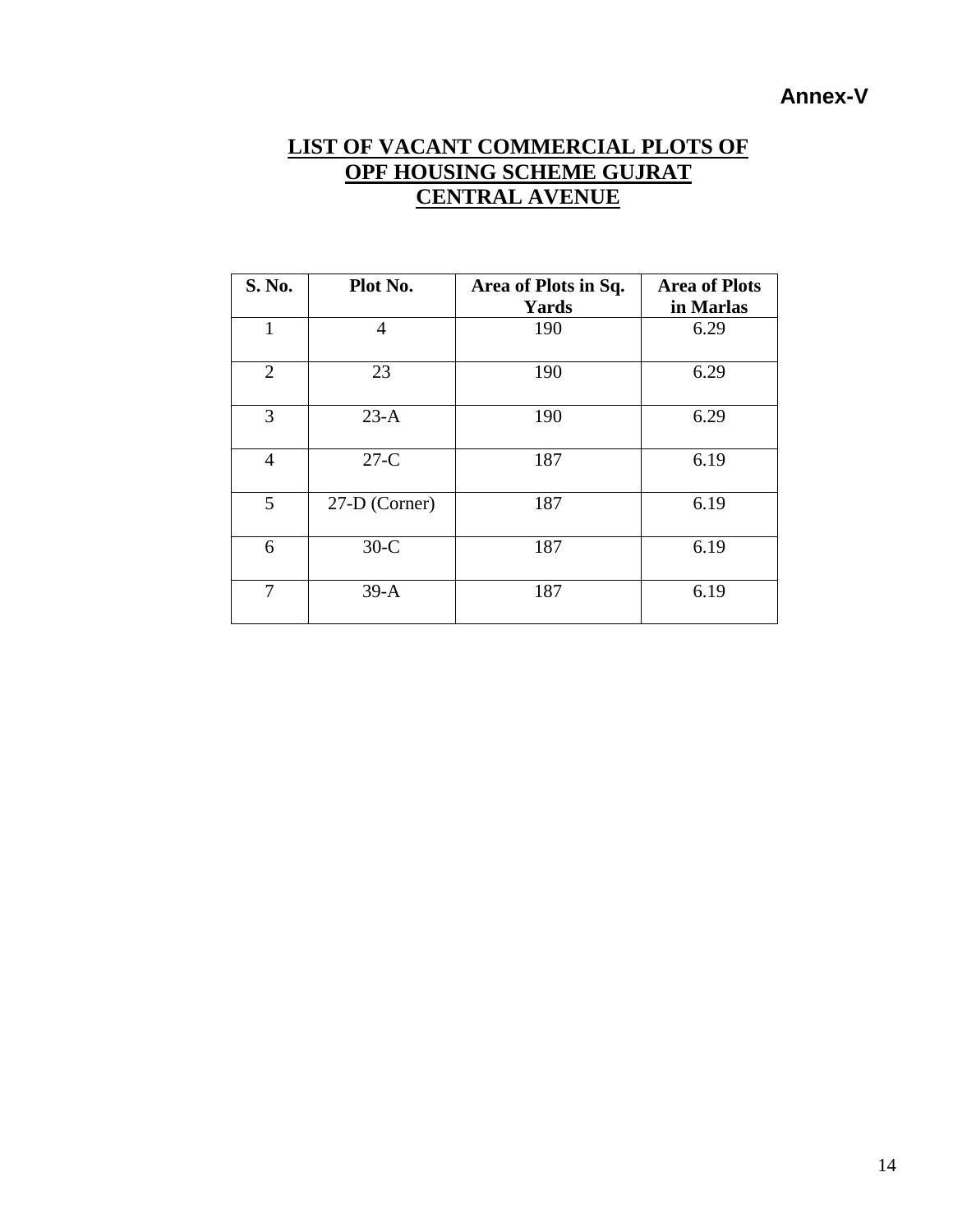# **MASTER PLAN OF OPF HOUSING SCHEME, BHIMBER ROAD, GUJRAT**

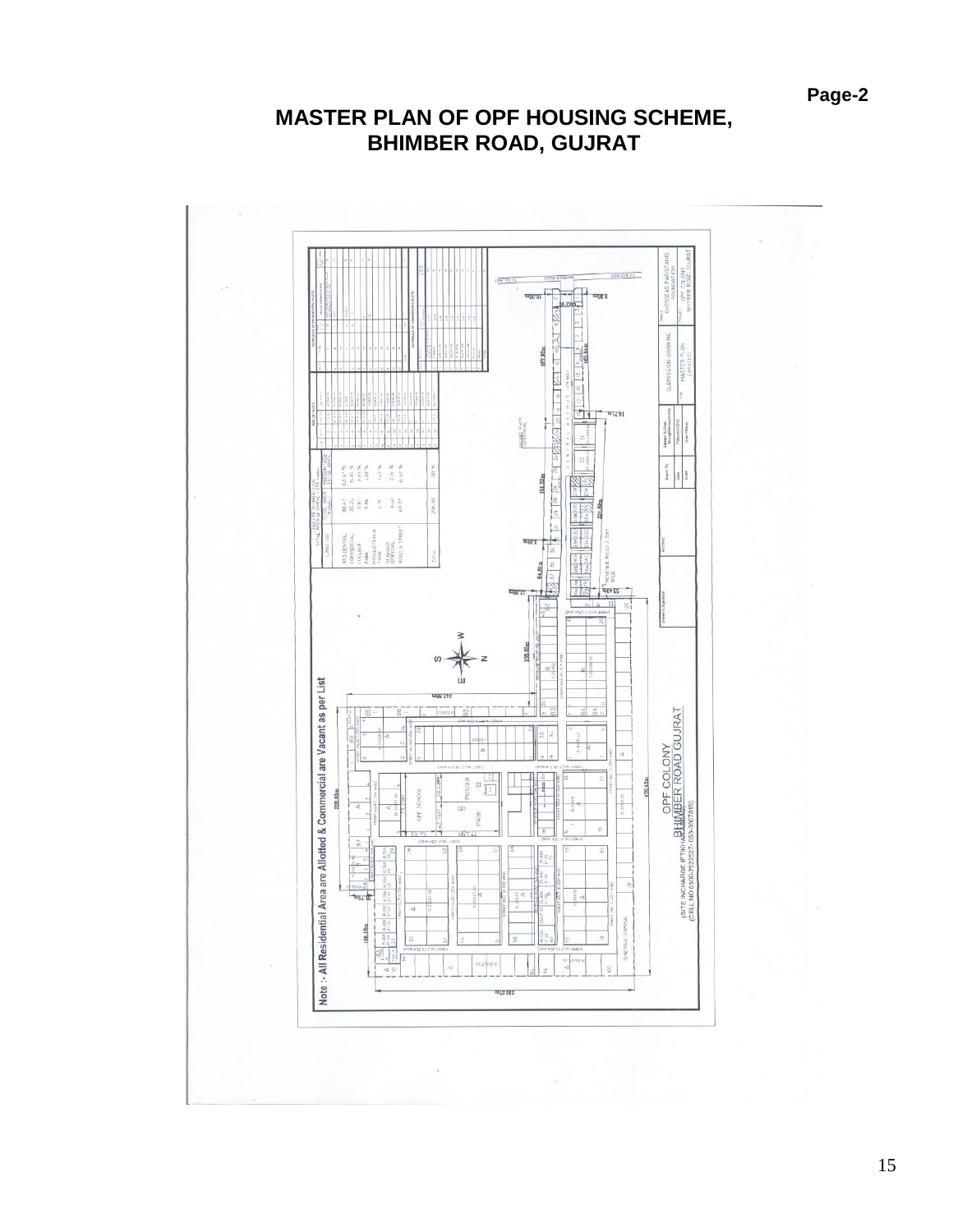**APENDIX-VI**



# **TERMS & CONDITIONS**

- 1. Plot will be auctioned on "as is where is" basis.
- 2. The possession of the plot will be handed over to the successful bidder / allottee after clearance of all the dues within 15 days from issuance of NOC in his/her favour, failing which possession shall be deemed to have been taken over by him, and OPF shall not be held responsible for any lapse.
- 3. No additional charge / markup or compensation shall be payable by the Overseas Pakistanis Foundation on any amount that have been retained by OPF on any ground / reasons.
- 4. The entire payable amount as per the terms & conditions of the auction shall be made through bank draft / pay order in favour of Overseas Pakistanis Foundation, Islamabad, within the given time period.
- 5. The actual amount paid by the successful bidders on account of bid price of the plot shall be determined on demarcation and actual measurement of the area by the OPF Site Engineer at the time of handing over of possession of plot. In case of any shortfall the maximum liability of the department (OPF) is to refund the actual amount of the shortfall of area without any markup / compensation etc.
- 6. If, at the time of handing over of possession, the plot is found to measure more or less than the area advertised / allotted, adjustment would be made accordingly, as per the bid rate / price.
- 7. Transfer of plot will be subject to the policy of Overseas Pakistanis Foundation prevailing at the time of making request for the transfer of plot to the successful bidder(s) / allottee(s) and after full payment / clearance of all dues / taxes by the successful bidder(s) / allottee(s).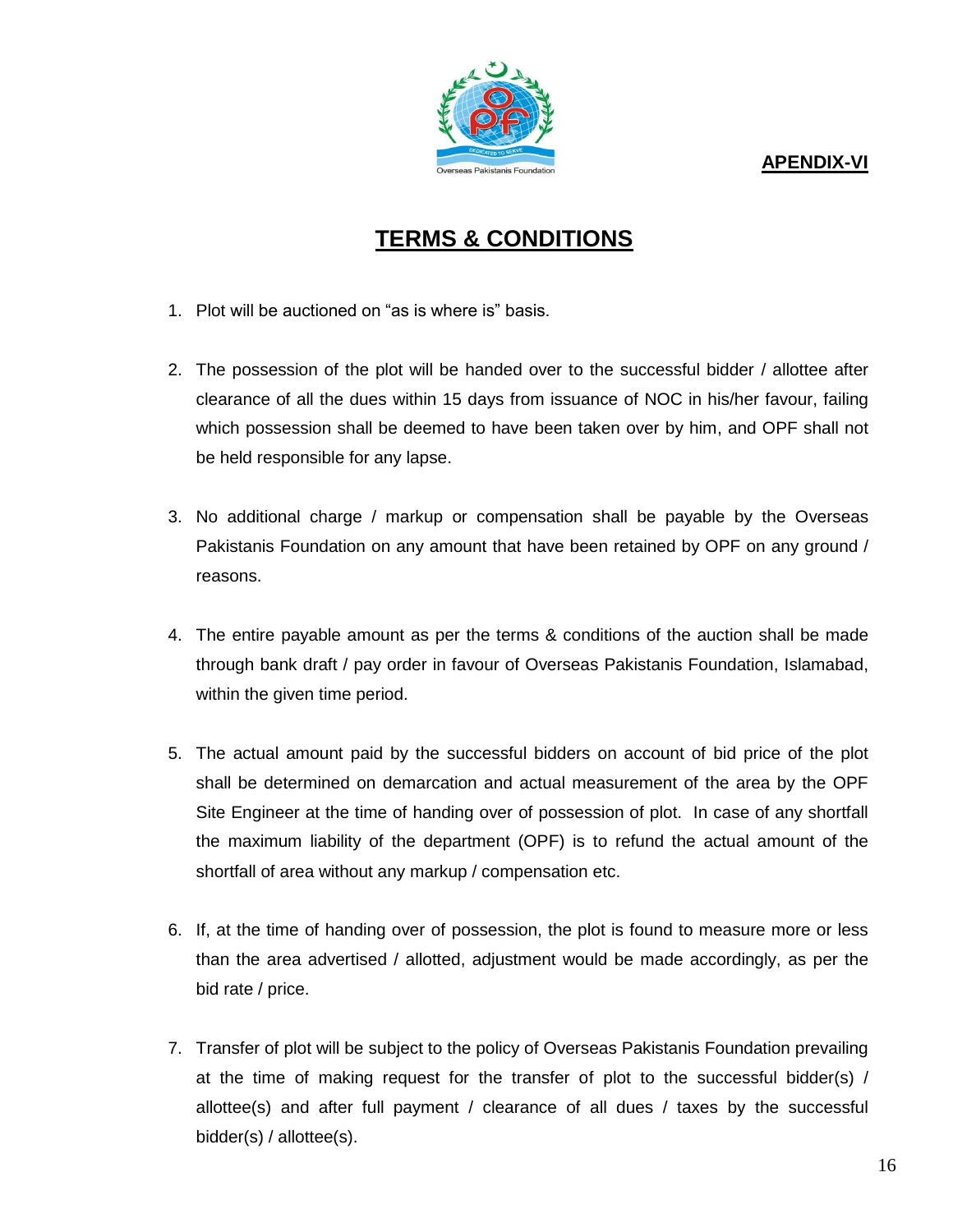- 8. From the date, the successful bidder / allottee comes into possession of the plot, he / she shall pay all the taxes, rates, royalties (if any) and revenue, assessment, duties, charges (including betterment and maintenance, and all other charges) and impositions, whatsoever, which now or hereafter be charged or be imposed upon or be payable in respect of the plot or any structure thereon or anything relating thereto under any law, or order for the time being in force, and after that date OPF shall not be responsible for any default.
- 9. In case of breach of any one or more of the above cited conditions by the bidder / allottee, and non-observance of the terms and conditions of the auction, the acceptance of bid / allotment will be liable to be withdrawn / cancelled after confiscating the token money deposited with OPF.
- 10. In case of any dispute, the matter shall be referred to the Managing Director, OPF, who will act as arbitrator and decide the matter. The decision of Managing Director, OPF, hall be final and binding on the party concerned.
- 11. The allottee shall start construction within six months from the date of possession or assumed date of possession, in accordance with plans / drawings of the proposed building, duly approved by Overseas Pakistanis Foundation or regulatory authority and concerned development authority, to complete it in all respect within the period of three years (depending upon the number of storeys allowed) from the date of issue of NOC for taking over possession.
- 12. No compensation etc. shall be allowed / provided by the competent authority except for a good and sufficient cause to be submitted in writing to allow extension in the construction period by imposing extension surcharge of covered area as may be fixed by the competent authority from time to time. No application for extension of construction period shall be entertained unless the same is submitted at least **SIX MONTHS** before the expiry of period.
- 13. Time will be of essence in these Terms and Conditions.